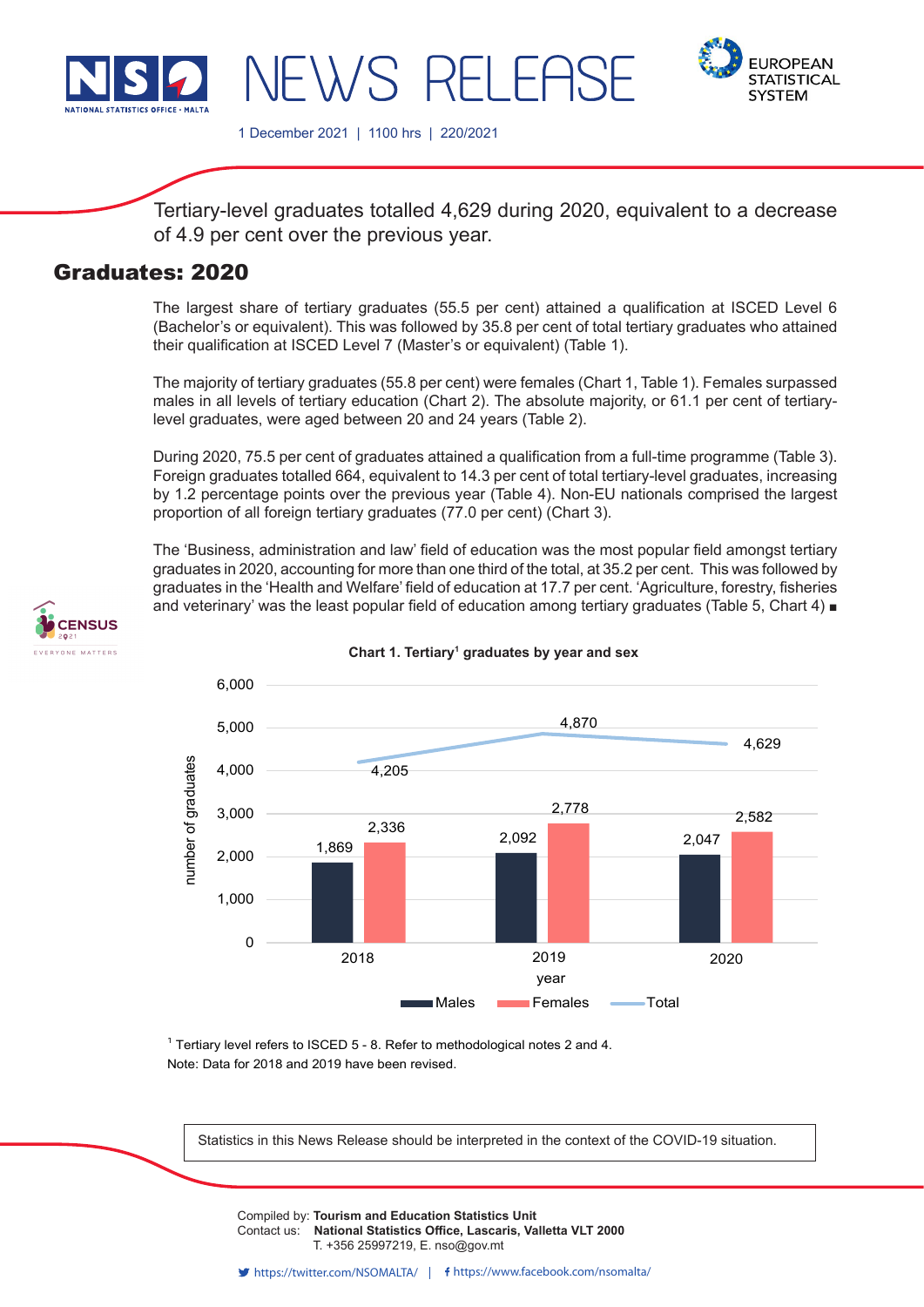### **Table 1. Profile of tertiary1 graduates by year**

| <b>Characteristics</b>                   |       | Year  |              | Change | Percentage<br>change |
|------------------------------------------|-------|-------|--------------|--------|----------------------|
|                                          | 2018  | 2019  | 2020         |        | 2020/2019            |
| Sex                                      |       |       |              |        |                      |
| <b>Males</b>                             | 1,869 | 2,092 | 2,047        | $-45$  | $-2.2$               |
| Females                                  | 2,336 | 2,778 | 2,582        | $-196$ | $-7.1$               |
| Age group                                |       |       |              |        |                      |
| Under 20                                 | 62    | 54    | 44           | $-10$  | $-18.5$              |
| 20 to 29                                 | 3,362 | 3,800 | 3,619        | $-181$ | $-4.8$               |
| 30 to 49                                 | 671   | 886   | 854          | $-32$  | $-3.6$               |
| 50 and over                              | 110   | 130   | 112          | $-18$  | $-13.8$              |
| Nationality <sup>2</sup>                 |       |       |              |        |                      |
| Maltese                                  | 3,824 | 4,232 | 3,964        | $-268$ | $-6.3$               |
| Other EU                                 | 178   | 188   | 153          | $-35$  | $-18.6$              |
| Non-EU                                   | 203   | 450   | 511          | 61     | 13.6                 |
| Unspecified                              |       |       | $\mathbf{1}$ | 1.0    | 100.0                |
| <b>District of residence</b>             |       |       |              |        |                      |
| Southern Harbour                         | 535   | 602   | 596          | $-6$   | $-1.0$               |
| Northern Harbour                         | 1,219 | 1,391 | 1,307        | $-84$  | $-6.0$               |
| South Eastern                            | 629   | 717   | 697          | $-20$  | $-2.8$               |
| Western                                  | 703   | 744   | 761          | 17     | 2.3                  |
| Northern                                 | 763   | 789   | 739          | $-50$  | $-6.3$               |
| Gozo and Comino                          | 323   | 393   | 346          | $-47$  | $-12.0$              |
| Foreign residence                        | 33    | 234   | 183          | $-51$  | $-21.8$              |
| ISCED Level (2011) <sup>3</sup>          |       |       |              |        |                      |
| ISCED 5 - Short-cycle tertiary education | 414   | 432   | 337          | $-95$  | $-22.0$              |
| ISCED 6 - Bachelor's or equivalent       | 2,346 | 2,714 | 2,570        | $-144$ | $-5.3$               |
| ISCED 7 - Master's or equivalent         | 1,392 | 1,684 | 1,656        | $-28$  | $-1.7$               |
| ISCED 8 - Doctoral or equivalent         | 53    | 40    | 66           | 26     | 65.0                 |
| Intensity of study                       |       |       |              |        |                      |
| Full-time                                | 3,184 | 3,538 | 3,496        | $-42$  | $-1.2$               |
| Part-time                                | 1,021 | 1,332 | 1,133        | $-199$ | $-14.9$              |
| Type of institution                      |       |       |              |        |                      |
| <b>State</b>                             | 3,798 | 4,089 | 3,862        | $-227$ | $-5.6$               |
| Independent                              | 407   | 781   | 767          | $-14$  | $-1.8$               |
| <b>Total tertiary graduates</b>          | 4,205 | 4,870 | 4,629        | $-241$ | $-4.9$               |

 $^{\rm 1}$  Tertiary level refers to ISCED Levels 5 - 8. Refer to methodological notes 2 and 4.

<sup>2</sup> As from 2020 UK is excluded from 'Other EU' and included in 'Non-EU'. Refer to methodological note 7.

 $^3$  For ISCED-2011 classification refer to methodological notes 4 and 8.

Notes:

1. Totals may not add up due to rounding.

2. Data for 2018 and 2019 have been revised.



### **Chart 2. Percentage distribution of tertiary1 graduates by ISCED level2 and sex: 2020**

 $^{\rm 1}$  Tertiary level refers to ISCED Levels 5 - 8. Refer to methodological notes 2 and 4.

 $^2$  For ISCED-2011 classification refer to methodological notes 4 and 8.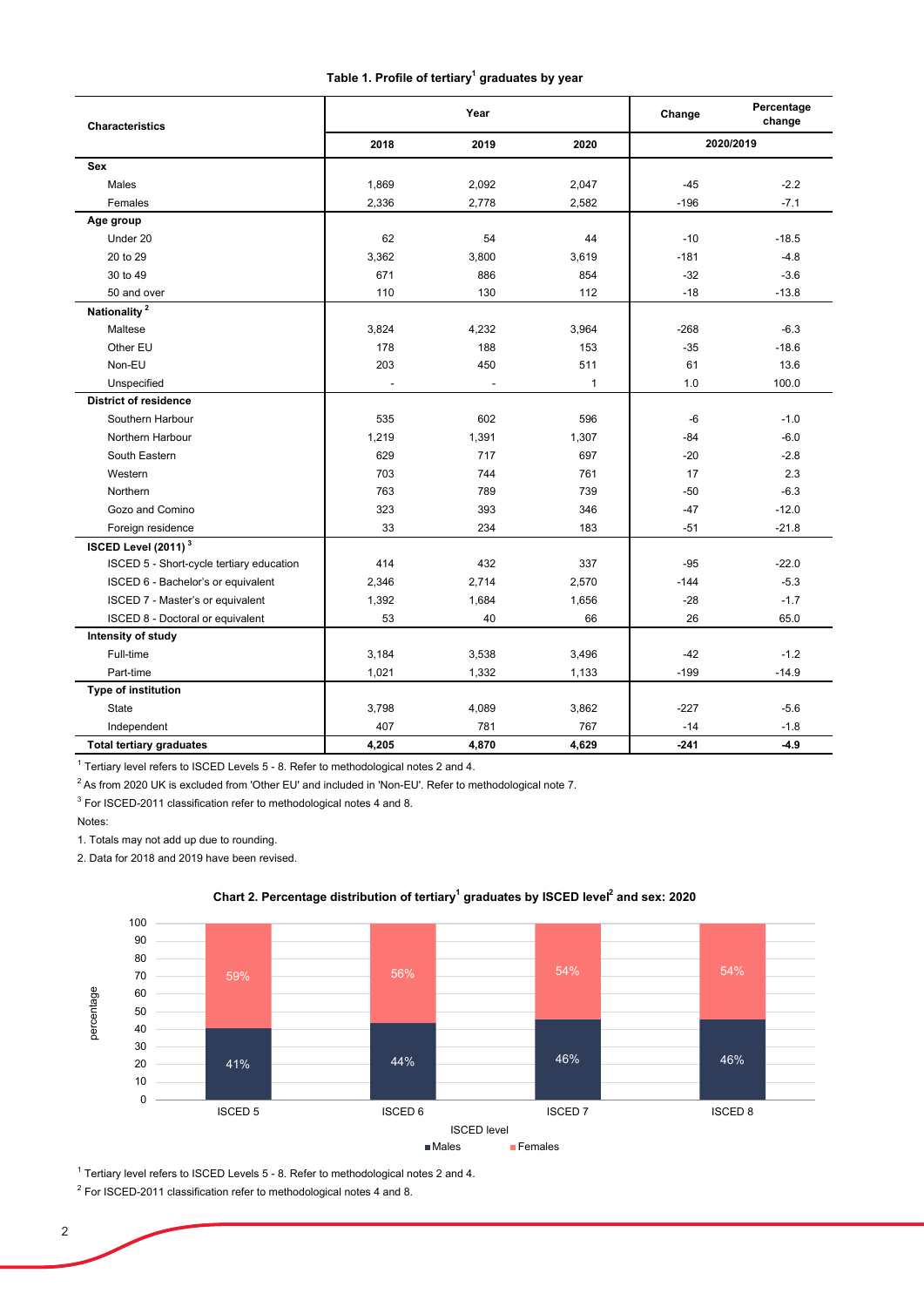|  | Table 2. Tertiary $^1$ graduates by year, sex and age group |
|--|-------------------------------------------------------------|
|--|-------------------------------------------------------------|

| Age group    |                | Year           |                  | Change                    | Percentage<br>change |  |  |
|--------------|----------------|----------------|------------------|---------------------------|----------------------|--|--|
|              | 2018           | 2019           | 2020             |                           | 2020/2019            |  |  |
|              |                | <b>Males</b>   |                  |                           |                      |  |  |
| Under 20     | 19             | 24             | 12               | $-12$                     | $-50.0$              |  |  |
| 20-24        | 1,156          | 1,223          | 1,228            | $\mathbf 5$               | 0.4                  |  |  |
| 25-29        | 310            | 413            | 387              | $-26$                     | $-6.3$               |  |  |
| 30-34        | 131            | 167            | 164              | $-3$                      | $-1.8$               |  |  |
| 35-39        | 92             | 89             | 100              | 11                        | 12.4                 |  |  |
| 40-44        | 71             | 67             | 68               | $\mathbf{1}$              | 1.5                  |  |  |
| 45-49        | 40             | 47             | 38               | $-9$                      | $-19.1$              |  |  |
| 50-54        | 26             | 24             | 29               | $\mathbf 5$               | 20.8                 |  |  |
| 55-59        | 9              | 20             | 7                | $-13$                     | $-65.0$              |  |  |
| 60-64        | 8              | $\overline{7}$ | 6                | $-1$                      | $-14.3$              |  |  |
| $65+$        | $\overline{7}$ | 11             | 8                | $-3$                      | $-27.3$              |  |  |
| <b>Total</b> | 1,869          | 2,092          | 2,047            | $-45$                     | $-2.2$               |  |  |
|              |                | <b>Females</b> |                  |                           |                      |  |  |
| Under 20     | 43             | 30             | 32               | $\overline{2}$            | 6.7                  |  |  |
| 20-24        | 1,546          | 1,739          | 1,600            | $-139$                    | $-8.0$               |  |  |
| 25-29        | 350            | 425            | 404              | $-21$                     | $-4.9$               |  |  |
| 30-34        | 134            | 200            | 206              | 6                         | 3.0                  |  |  |
| 35-39        | 83             | 131            | 124              | $-7$                      | $-5.3$               |  |  |
| 40-44        | 78             | 120            | 84               | $-36$                     | $-30.0$              |  |  |
| 45-49        | 42             | 65             | $70\,$           | $\mathbf 5$               | $8.2\,$              |  |  |
| 50-54        | 40             | 37             | 36               | $-1$                      | $-2.7$               |  |  |
| 55-59        | 16             | 23             | 21               | $-2$                      | $-8.7$               |  |  |
| 60-64        | 3              | 4              | 3                | $-1$                      | $-25.0$              |  |  |
| $65+$        | $\mathbf{1}$   | $\overline{4}$ | 2                | $-2$                      | $-50.0$              |  |  |
| <b>Total</b> | 2,336          | 2,778          | 2,582            | $-196$                    | $-7.0$               |  |  |
|              | <b>Total</b>   |                |                  |                           |                      |  |  |
| Under 20     | 62             | 54             | 44               | $-10$                     | $-18.5$              |  |  |
| 20-24        | 2,702          | 2,962          | 2,828            | $-134$                    | $-4.5$               |  |  |
| 25-29        | 660            | 838            | 791              | $-47$                     | $-5.6$               |  |  |
| 30-34        | 265            | 367            | 370              | $\ensuremath{\mathsf{3}}$ | 0.8                  |  |  |
| 35-39        | 175            | 220            | 224              | $\pmb{4}$                 | $1.8$                |  |  |
| $40 - 44$    | 149            | 187            | 152              | $-35$                     | $-18.7$              |  |  |
| 45-49        | 82             | 112            | 108              | $\mathcal{A}$             | $-3.3$               |  |  |
| $50 - 54$    | 66             | 61             | 65               | $\overline{4}$            | 6.6                  |  |  |
| 55-59        | 25             | 43             | 28               | $-15$                     | $-34.9$              |  |  |
| 60-64        | 11             | 11             | $\boldsymbol{9}$ | $\textnormal{-}2$         | $-18.2$              |  |  |
| $65+$        | $\bf 8$        | $15\,$         | $10\,$           | $-5$                      | $-33.3$              |  |  |
| <b>Total</b> | 4,205          | 4,870          | 4,629            | $-241$                    | $-4.9$               |  |  |

 $^{\rm 1}$  Tertiary level refers to ISCED Levels 5 - 8. Refer to methodological notes 2 and 4.

Note: Data for 2018 and 2019 have been revised.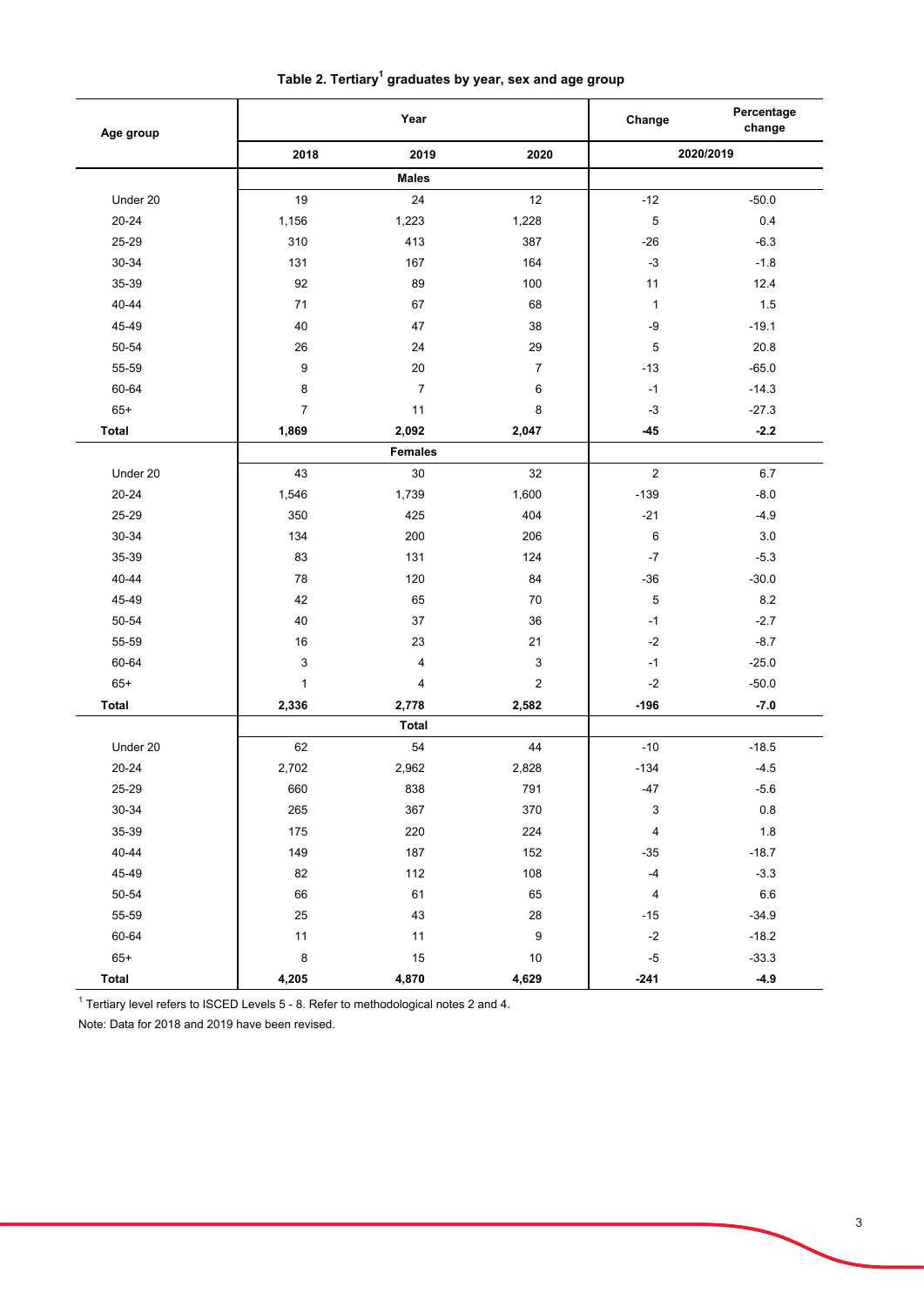**Change Percentage change 2018 2019 2020** ISCED 5 235 250 223 -27 -10.8 ISCED 6 2,038 2,266 2,215 -51 -2.3 ISCED 7 | 883 997 1,007 | 10 1.0  $\text{ISCED 8}$  28 25 51 26 26 104.0 **Total 3,184 3,538 3,496 -42 -1.2** ISCED 5 179 182 114 -68 -37.4 ISCED 6 | 308 448 355 | -93 -20.8  $\text{ISCED 7} \quad \text{I} \quad \text{509} \quad \text{687} \quad \text{649} \quad \text{I} \quad \text{-38} \quad \text{-5.5}$ ISCED 8 25 15 15 - - **Total 1,021 1,332 1,133 -199 -14.9** ISCED 5 414 432 337 -95 -22.0 ISCED 6 2,346 2,714 2,570 -144 -5.3 ISCED 7 1,392 1,684 1,656 -28 -1.7 ISCED 8 53 40 66 26 65.0 **Total 4,205 4,870 4,629 -241 -4.9 Part-time Total Year 2020/2019 ISCED Level (2011) Full-time** 

Table 3. Tertiary<sup>1</sup> graduates by year, intensity of study and ISCED leve**r**<sup>2</sup>

 $^1$  Tertiary level refers to ISCED Levels 5 - 8. Refer to methodological notes 2 and 4.

 $^2$  For ISCED-2011 classification refer to methodological notes 4 and 8.

Note: Data for 2018 and 2019 have been revised.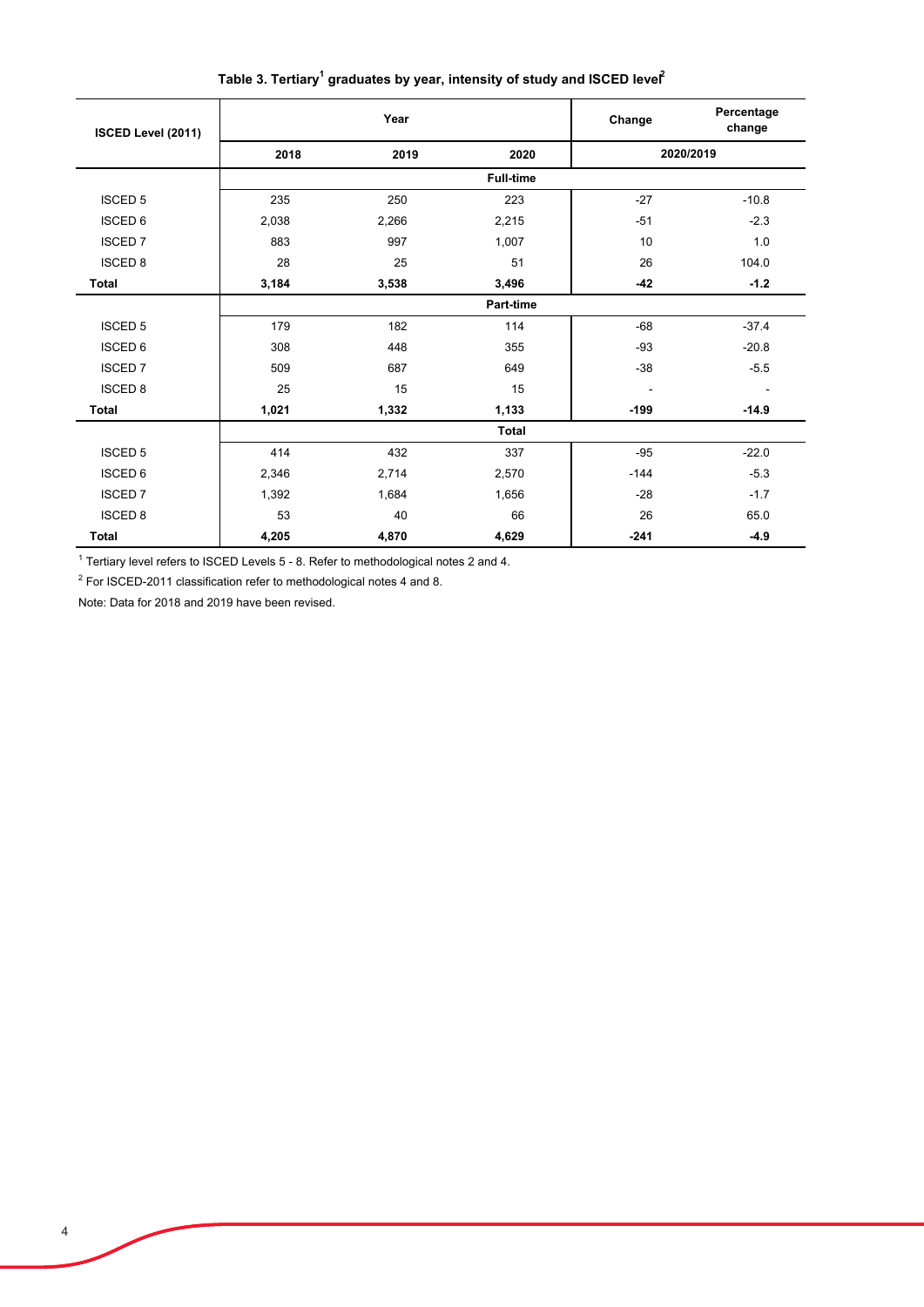|                            | Year                     |                          |                  |  |  |
|----------------------------|--------------------------|--------------------------|------------------|--|--|
| <b>Originating country</b> | 2018                     | 2019                     | 2020             |  |  |
| <b>Malta</b>               | 3,824                    | 4,232                    | 3,964            |  |  |
| Other EU <sup>2</sup>      | 178                      | 188                      | 153              |  |  |
| of which:                  |                          |                          |                  |  |  |
| Italy                      | 23                       | 31                       | 49               |  |  |
| Bulgaria                   | 13                       | 13                       | 36               |  |  |
| Germany                    | 10                       | 15                       | 17               |  |  |
| Netherlands                | $\bf 8$                  | 12                       | $\boldsymbol{9}$ |  |  |
| United Kingdom             | 61                       | 49                       | n/a              |  |  |
| Non-EU <sup>2</sup>        | 203                      | 450                      | 511              |  |  |
| of which:                  |                          |                          |                  |  |  |
| India                      | 12                       | 111                      | 182              |  |  |
| United Kingdom             | n/a                      | n/a                      | 33               |  |  |
| Nigeria                    | 11                       | 30                       | 20               |  |  |
| Morocco                    | $\overline{7}$           | 27                       | 16               |  |  |
| China                      | $16\,$                   | $\bf 8$                  | 16               |  |  |
| Unspecified                | $\overline{\phantom{a}}$ | $\overline{\phantom{a}}$ | $\mathbf 1$      |  |  |
| <b>Total</b>               | 4,205                    | 4,870                    | 4,629            |  |  |
| % foreign                  | 9.1                      | 13.1                     | 14.3             |  |  |

Table 4. Tertiary<sup>1</sup> graduates by year and originating country

 $1$  Tertiary level refers to ISCED Levels 5 - 8. Refer to methodological notes 2 and 4.

<sup>2</sup> As from 2020 UK is excluded from 'Other EU' and included in 'Non-EU'. Refer to methodological note 7.

Note: Data for 2018 and 2019 have been revised.



### **Chart 3. Foreign tertiary<sup>1</sup> graduates by year and originating region**

 $1$  Tertiary level refers to ISCED Levels 5 - 8. Refer to methodological notes 2 and 4.

1. As from 2020 UK is excluded from 'Other EU' and included in 'Non-EU'. Refer to methodological note 7.

2. Data for 2018 and 2019 have been revised.

Notes: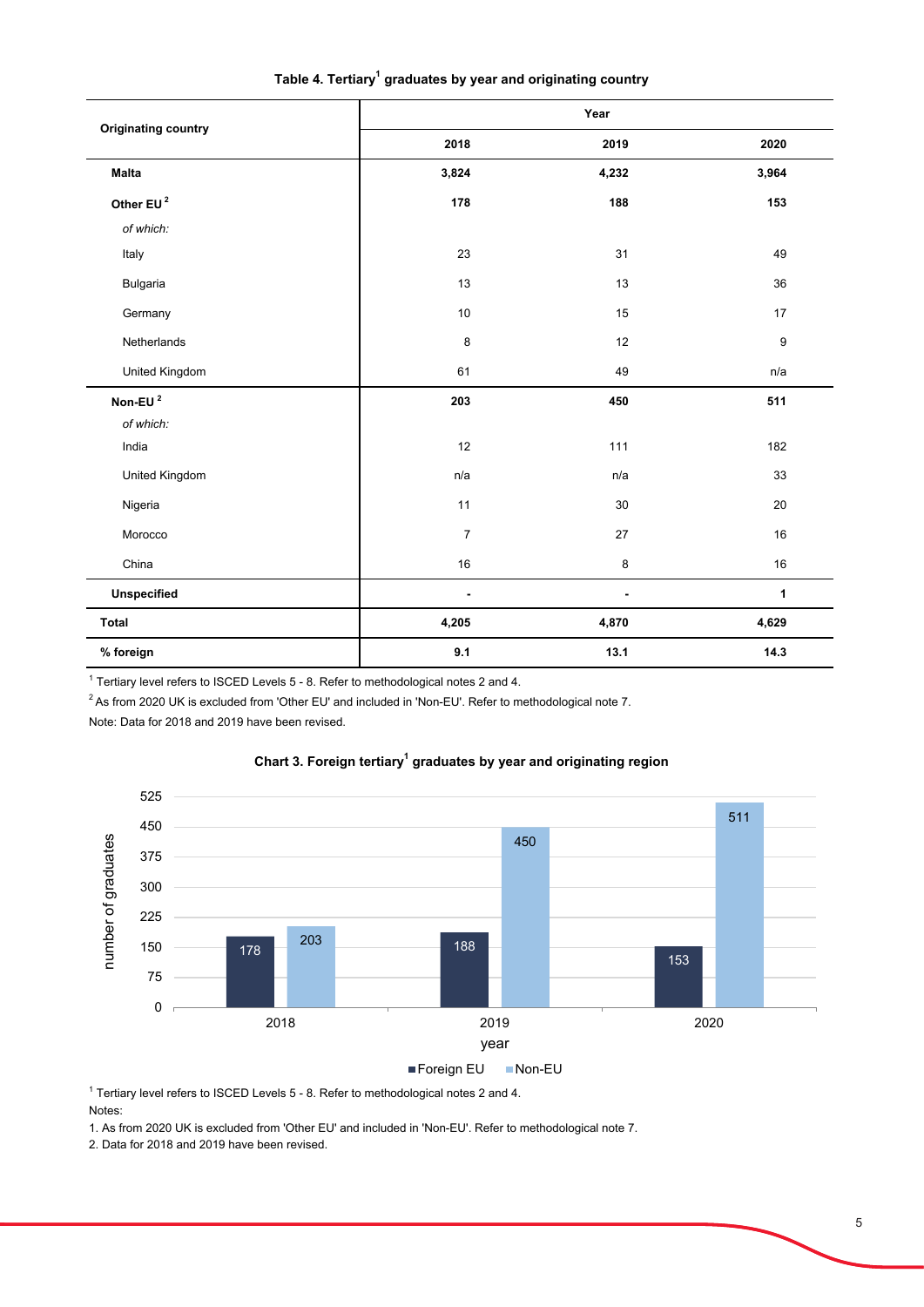| Field of education (ISCED-F 2013)               |                              | Year         |                | Change | Percentage<br>change |
|-------------------------------------------------|------------------------------|--------------|----------------|--------|----------------------|
|                                                 | 2018                         | 2019         | 2020           |        | 2020/2019            |
|                                                 |                              |              | <b>Males</b>   |        |                      |
| Generic programmes and qualifications           | $\qquad \qquad \blacksquare$ | $\mathbf{1}$ | 17             | 16     | 1,600.0              |
| Education                                       | 48                           | 90           | 41             | -49    | $-54.4$              |
| Arts and humanities                             | 172                          | 174          | 161            | -13    | $-7.5$               |
| Social sciences, journalism and information     | 147                          | 168          | 162            | -6     | $-3.6$               |
| Business, administration and law                | 619                          | 757          | 810            | 53     | 7.0                  |
| Natural sciences, mathematics and statistics    | 83                           | 94           | 87             | -7     | $-7.4$               |
| Information and Communication Technologies      | 246                          | 247          | 260            | 13     | 5.3                  |
| Engineering, manufacturing and construction     | 256                          | 254          | 218            | -36    | $-14.2$              |
| Agriculture, forestry, fisheries and veterinary | $\overline{7}$               | 6            | 6              |        |                      |
| Health and welfare                              | 247                          | 244          | 221            | -23    | $-9.4$               |
| <b>Services</b>                                 | 44                           | 57           | 64             | 7      | 12.3                 |
| Total                                           | 1,869                        | 2,092        | 2,047          | -45    | $-2.2$               |
|                                                 |                              |              | <b>Females</b> |        |                      |
| Generic programmes and qualifications           |                              |              | 21             | 21     | 100.0                |
| Education                                       | 169                          | 338          | 267            | -71    | $-21.0$              |
| Arts and humanities                             | 238                          | 263          | 257            | -6     | $-2.3$               |
| Social sciences, journalism and information     | 292                          | 299          | 310            | 11     | 3.7                  |
| Business, administration and law                | 712                          | 903          | 818            | -85    | $-9.4$               |
| Natural sciences, mathematics and statistics    | 113                          | 96           | 97             | 1      | 1.0                  |
| Information and Communication Technologies      | 46                           | 47           | 40             | -7     | $-14.9$              |
| Engineering, manufacturing and construction     | 115                          | 97           | 96             | $-1$   | $-1.0$               |
| Agriculture, forestry, fisheries and veterinary | 7                            | 11           | 9              | $-2$   | $-18.2$              |
| Health and welfare                              | 589                          | 643          | 599            | -44    | $-6.8$               |
| Services                                        | 55                           | 81           | 68             | -13    | $-16.0$              |
| Total                                           | 2,336                        | 2,778        | 2,582          | -196   | $-7.1$               |
|                                                 |                              |              | Total          |        |                      |
| Generic programmes and qualifications           |                              | 1            | 38             | 37     | 3700.0               |
| Education                                       | 217                          | 428          | 308            | $-120$ | $-28.0$              |
| Arts and humanities                             | 410                          | 437          | 418            | $-19$  | $-4.3$               |
| Social sciences, journalism and information     | 439                          | 467          | 472            | 5      | 1.1                  |
| Business, administration and law                | 1,331                        | 1,660        | 1,628          | -32    | $-1.9$               |
| Natural sciences, mathematics and statistics    | 196                          | 190          | 184            | -6     | $-3.2$               |
| Information and Communication Technologies      | 292                          | 294          | 300            | 6      | 2.0                  |
| Engineering, manufacturing and construction     | 371                          | 351          | 314            | -37    | $-10.5$              |
| Agriculture, forestry, fisheries and veterinary | 14                           | 17           | 15             | $-2$   | $-11.8$              |
| Health and welfare                              | 836                          | 887          | 820            | -67    | $-7.6$               |
| <b>Services</b>                                 | 99                           | 138          | 132            | -6     | $-4.3$               |
| <b>Total</b>                                    | 4,205                        | 4,870        | 4,629          | -241   | $-4.9$               |

## Table 5. Tertiary<sup>1</sup> graduates by year, sex and field of education<sup>2</sup>

 $^{\rm 1}$  Tertiary level refers to ISCED Levels 5 - 8. Refer to methodological notes 2 and 4.

 $^{\rm 2}$  For fields of education/ISCED-F 2013 classification refer to methodological notes 4 and 8.

Note: Data for 2018 and 2019 have been revised.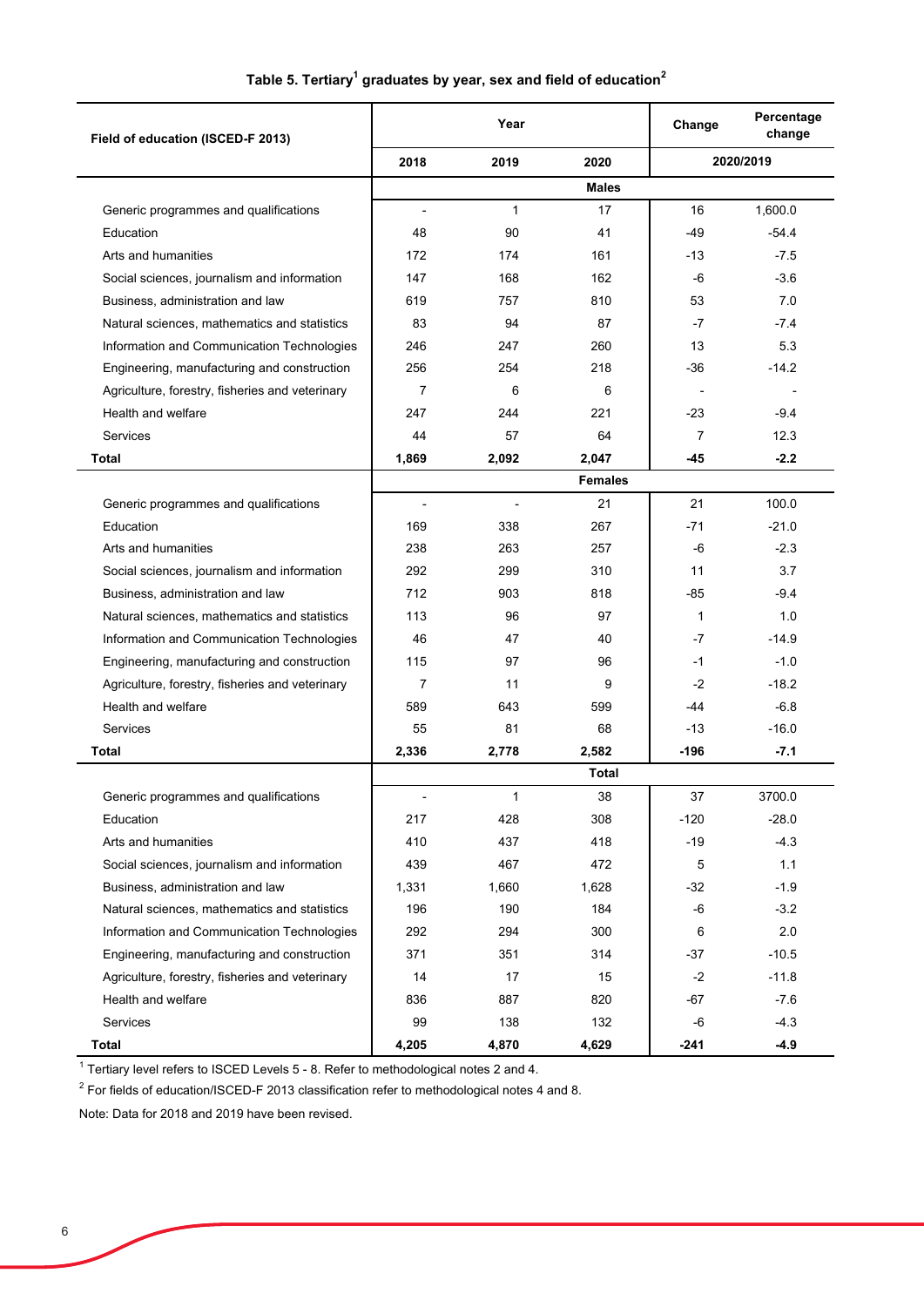| Field of education (ISCED-F 2013)               | ISCED Level (2011) |                |                |                |              |  |
|-------------------------------------------------|--------------------|----------------|----------------|----------------|--------------|--|
|                                                 | <b>ISCED 5</b>     | <b>ISCED 6</b> | <b>ISCED 7</b> | <b>ISCED 8</b> | <b>Total</b> |  |
| Generic programmes and qualifications           | 31                 | $\overline{7}$ |                |                | 38           |  |
| Education                                       | 47                 | 148            | 102            | 11             | 308          |  |
| Arts and humanities                             | 3                  | 329            | 83             | 3              | 418          |  |
| Social sciences, journalism and information     | $\overline{2}$     | 339            | 125            | 6              | 472          |  |
| Business, administration and law                | 119                | 640            | 865            | 4              | 1,628        |  |
| Natural sciences, mathematics and statistics    | 11                 | 116            | 52             | 5              | 184          |  |
| Information and Communication Technologies      | 24                 | 229            | 45             | $\overline{2}$ | 300          |  |
| Engineering, manufacturing and construction     | 5                  | 219            | 77             | 13             | 314          |  |
| Agriculture, forestry, fisheries and veterinary | 3                  | 12             |                |                | 15           |  |
| Health and welfare                              | 68                 | 424            | 306            | 22             | 820          |  |
| Services                                        | 24                 | 107            | 1              | $\blacksquare$ | 132          |  |
| Total                                           | 337                | 2,570          | 1,656          | 66             | 4,629        |  |

### **Table 6. Tertiary1 graduates by ISCED level2 and field of education3 : 2020**

 $^{\rm 1}$  Tertiary level refers to ISCED Levels 5 - 8. Refer to methodological notes 2 and 4.

 $^{\rm 2}$  For ISCED-2011 classification refer to methodological notes 4 and 8.

 $^3$  For fields of education/ISCED-F 2013 classification refer to methodological notes 4 and 8.

### Chart 4. Percentage distribution of tertiary<sup>1</sup> graduates by field of education<sup>2</sup>: 2020



 $^{\rm 1}$  Tertiary level refers to ISCED Levels 5 - 8. Refer to methodological notes 2 and 4.

 $^{\rm 2}$  For fields of education/ISCED-F 2013 classification refer to methodological notes 4 and 8.

Note: Percentages may not add up due to rounding.